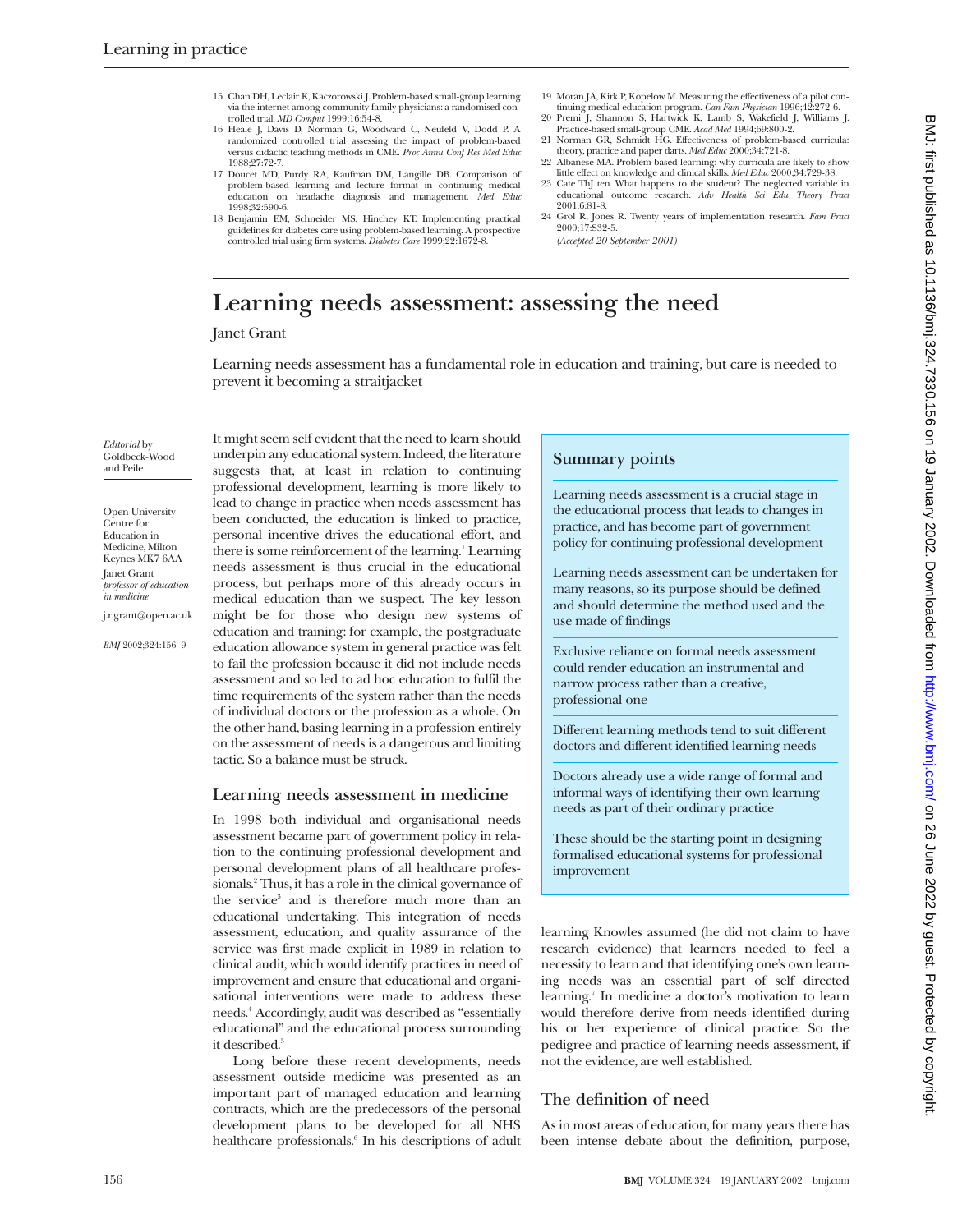validity, and methods of learning needs assessment.<sup>8</sup> It might be to help curriculum planning, diagnose individual problems, assess student learning, demonstrate accountability, improve practice and safety, or offer individual feedback and educational intervention. Published classifications include felt needs (what people say they need), expressed needs (expressed in action) normative needs (defined by experts), and comparative needs (group comparison). $9$  Other distinctions include individual versus organisational or group needs, clinical versus administrative needs, and subjective versus objectively measured needs.<sup>10</sup> The defined purpose of the needs assessment should determine the method used and the use made of findings.

Furthermore, even though the concept of educational needs assessment is enshrined in practice, policy, and the educational canon, several factors indicate the need for careful planning and research in this subject (see boxes 1 and 2). Exclusive reliance on formal needs assessment in educational planning could render education an instrumental and narrow process rather than a creative, professional one. This is especially so in a profession where there is inherent unpredictability and uncertainty. Members of any profession require wide knowledge and depth of experience—the relevance of some of which might not have been obvious at the time of learning. Certainly, learning needs can and should be identified on the basis of what has been experienced and of what more experienced members of the profession know to be relevant, but this must not deter other, more general or even speculative, learning that, at the time, seems to answer no specific need. Possibly no specific learning needs assessment would ever send a person to a large international conference on a generic subject (such as endocrinology, medical education, or management). It is, nevertheless, important that doctors attend such meetings and return with the unexpected and expected benefits that they accrue.

# **Methods of needs assessment**

Although the literature generally reports only on the more formal methods of needs assessment, doctors use a wide range of informal ways of identifying learning needs as part of their ordinary practice. These should not be undervalued simply because they do not resemble research. Questionnaires and structured interviews seem to be the most commonly reported methods of needs assessment, but such methods are also used for evaluation, assessment, management, education, and now appraisal and revalidation.<sup>11</sup> Together, these formal and informal methods might make an effective battery where there is clarity of purpose. *The Good CPD Guide* details 46 formal and informal methods of self assessment (see box 3). $^{12}$ 

The methods listed are both formal and informal, planned and opportunistic, showing that day to day work and encounters have the potential to generate needs as much as do formal methods. Formal needs assessment methods include critical incident techniques, gap analysis, objective knowledge and skills tests, observation, revalidation, self assessment, video assessment, and peer review. Such methods are often used to identify group needs.<sup>14 15</sup> Formal identification of needs can also arise from audit, morbidity patterns,

#### **Box 1: Need for careful planning in needs assessment**

• There is little evidence that needs assessment alone enhances educational effectiveness and outcomes, so it must be placed within the wider process of planned learning, relevance to practice, and reinforcement of learning in the appropriate context

• Formal needs assessment can identify only a narrow range of needs and might miss needs not looked for, so breadth and flexibility of needs assessment methods should be embraced

• In professional education it is not necessarily defensible to focus all learning on identified needs—wider professional learning not related to a specific need is also of fundamental value where practice is not predictable • Individual and group learning needs are different—group learning needs may produce an average picture that fails to address important needs and interests of individual members of the group—so a balance is required. Each approach has its uses and effects, but each must be used for the right purpose

• Identifying individual learning needs, often not shared by others, may lead to an unimpressive cost-benefit analysis in terms of individually targeted use of educational resources if used inappropriately. Individual learning needs assessment is best used in the context of learning that occurs on an individual basis—such as in the relationship between general practitioner registrar and trainer

adverse events, patient satisfaction surveys, and risk assessment. Most of these tools use quantitative methods that can generate computerised data and cover wider population ranges, but these are often unable to probe into the personal agendas and opinions of individuals.

#### **Types of needs assessment**

Methods of needs assessment can be classified into seven main types, each of which can take many different forms in practice.

#### *Gap or discrepancy analysis*

This formal method involves comparing performance with stated intended competencies—by self assessment, peer assessment, or objective testing—and planning education accordingly. $9^{9}$  16 17

#### *Reflection on action and reflection in action*

Reflection on action is an aspect of experiential learning and involves thinking back to some performance, with or without triggers (such as videotape or audiotape), and identifying what was done well and what could have been done better.<sup>18 19</sup> The latter category indicates learning needs.

#### **Box 2: Need for research into needs assessment in medical education**

• What are the effects of and responses to needs assessment alone for students, trainees, and senior doctors at different stages of medical education?

• What is the relative validity, reliability, or utility of different formal and informal methods of learning needs assessment in medical education at any level?

- To what extent do needs assessment methods identify all important learning needs?
- What are the relative effects and efficacy of identifying group and individual learning needs?
- What methods of planning effective learning experiences are most effective on the basis of needs identified?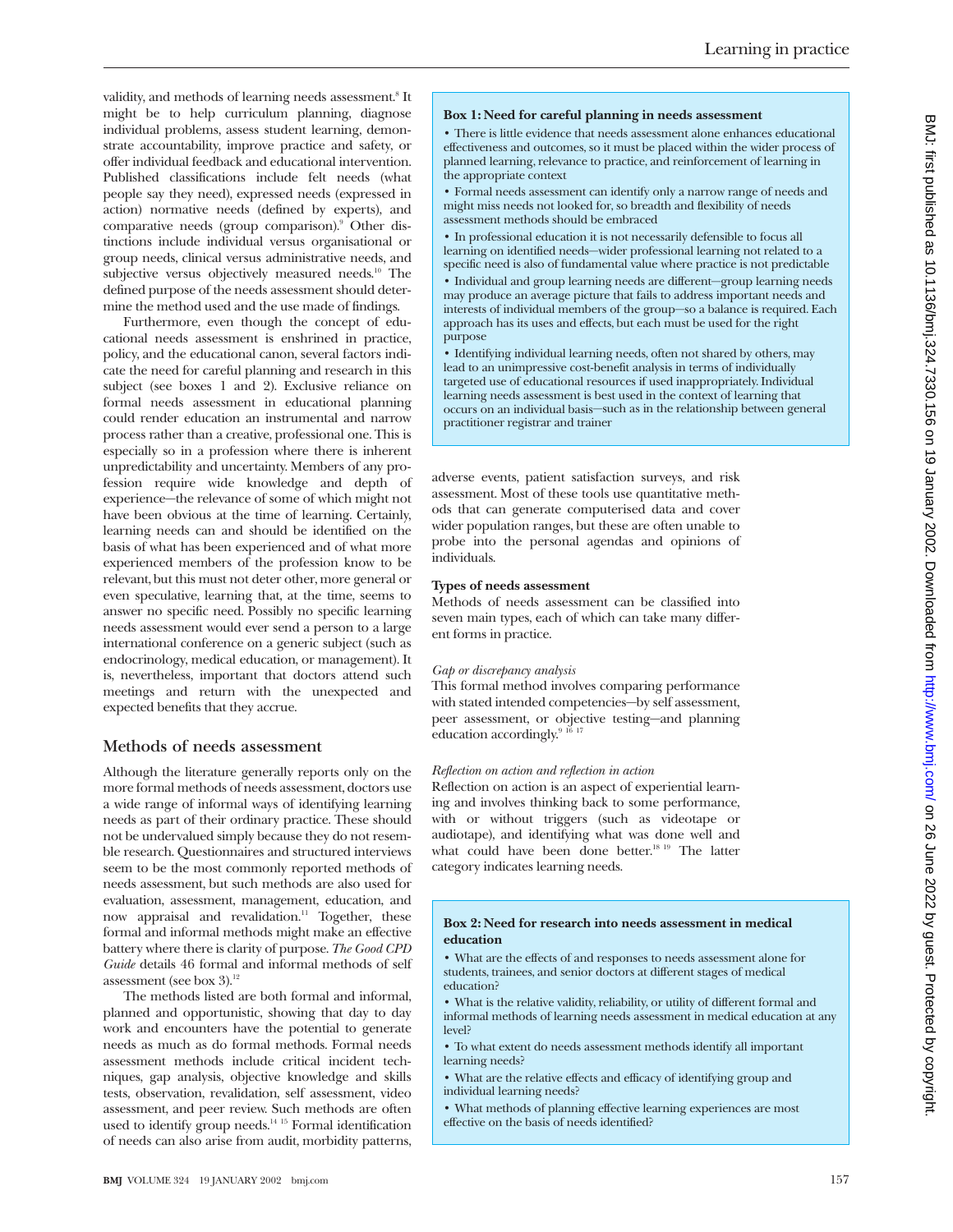| Box 3: Good CPD Guide's classification of sources of needs assessment <sup>12</sup>                                                                                                                                                                                                                                                                                                                                                                                                                                       |                                                                                                                                                                                                                                                                                                                                                                                                                                                             |                                                                                                                                                                                                                                                  |
|---------------------------------------------------------------------------------------------------------------------------------------------------------------------------------------------------------------------------------------------------------------------------------------------------------------------------------------------------------------------------------------------------------------------------------------------------------------------------------------------------------------------------|-------------------------------------------------------------------------------------------------------------------------------------------------------------------------------------------------------------------------------------------------------------------------------------------------------------------------------------------------------------------------------------------------------------------------------------------------------------|--------------------------------------------------------------------------------------------------------------------------------------------------------------------------------------------------------------------------------------------------|
| Clinician's own experiences in direct patient care<br>$\bullet$ "Blind spots"<br>• Clinically generated unknowns<br>• Competence standards<br>• Diaries<br>• Difficulties arising in practice<br>• Innovations in practice<br>• Knowledgeable patients<br>• Mistakes<br>• Other disciplines<br>• Patients' complaints and feedback<br>• Necropsies and the clinico-pathological conference<br>• PUNs (patient unmet needs) and DENs (doctor's<br>educational needs) <sup>13</sup><br>• Reflection on practical experience | Formal approaches to quality management<br>and risk assessment<br>$\bullet$ Audit<br>• Morbidity patterns<br>• Patient adverse events<br>• Patient satisfaction surveys<br>• Risk assessment.<br>Specific activities directed at needs assessment<br>• Clinical incident surveys<br>$\bullet$ Gap analysis<br>• Objective tests of knowledge and skill<br>• Observation<br>• Revalidation systems<br>• Self assessment<br>• Video assessment of performance | <b>Non-clinical activities</b><br>• Academic activities<br>$\bullet$ Conferences<br>• International visits<br>• Journal articles<br>• Medicolegal cases<br>• Press and media<br>• Professional conversations<br>• Research<br>$\bullet$ Teaching |
|                                                                                                                                                                                                                                                                                                                                                                                                                                                                                                                           |                                                                                                                                                                                                                                                                                                                                                                                                                                                             |                                                                                                                                                                                                                                                  |

## **Interactions within the clinical team and department**

- Clinical meetings—department and grand rounds • Department business plan
- Department educational meetings
- External recruitment
- Junior staff
- Management roles
- Mentoring

#### **Peer review**

- External
- Informal—of the individual doctor
- Internal
- Multidisciplinary
- Physician assessment

Reflection in action involves thinking about actual performance at the time that it occurs and requires some means of recording identified strengths and weaknesses at the time. The Canadian MOCOMP programme uses formalised reflection as its basic process.20 Similarly, PUNs and DENs (see box 3) are well known in British general practice.

*Self assessment by diaries, journals, log books, weekly reviews* This is an extension of reflection that involves keeping a diary or other account of experiences.<sup>21</sup> However, practice might show that such documents tend to be written nearer the time of their review than the time of the activity being recorded.

#### *Peer review*

This is rapidly becoming a favourite method. It involves doctors assessing each other's practice and giving feedback and perhaps advice about possible education, training, or organisational strategies to improve performance. *The Good CPD Guide* describes five types of peer review—internal, external, informal, multidisciplinary, and physician assessment.<sup>11</sup> The last of these is the most formal, involving rating forms completed by nominated colleagues, and shows encouraging levels of validity, reliability, and acceptability.<sup>22</sup> <sup>23</sup>

#### *Observation*

In more formal settings doctors can be observed performing specific tasks that can be rated by an observer, either according to known criteria or more informally. The results are discussed, and learning needs are identified. The observer can be a peer, a senior, or a disinterested person if the ratings are sufficiently objective or overlap with the observer's area of expertise (such as communication skills or management).

#### *Critical incident review and significant event auditing* Although this technique is usually used to identify the competencies of a profession or for quality assurance, it can also be used on an individual basis to identify learning needs.<sup>24</sup> The method involves individuals identifying and recording, say, one incident each week in which they feel they should have performed better, analysing the incident by its setting, exactly what occurred, and the outcome and why it was ineffective.

#### *Practice review*

A routine review of notes, charts, prescribing, letters, requests, etc, can identify learning needs, especially if the format of looking at what is satisfactory and what leaves room for improvement is followed.

## **The difference between needs assessment and assessment**

Needs assessment is not the same as assessment in the sense of examination of learning. Assessment systems that lead to academic or professional awards should show certain minimum characteristics, including measurement of performance against external criteria and standards, a decision on adequacy by an assessor, and standardised data gathering.<sup>25</sup> Needs assessment might sometimes have these characteristics, but it also might be based on practice, reflection, professional judgment, discussion, and informal data. Needs assessment methods that are limited by the standards of assessment will fall into the trap of assessing only a narrow range of needs.

# **Learning for needs**

The main purpose of needs assessment must be to help educational planning, but this must not lead to